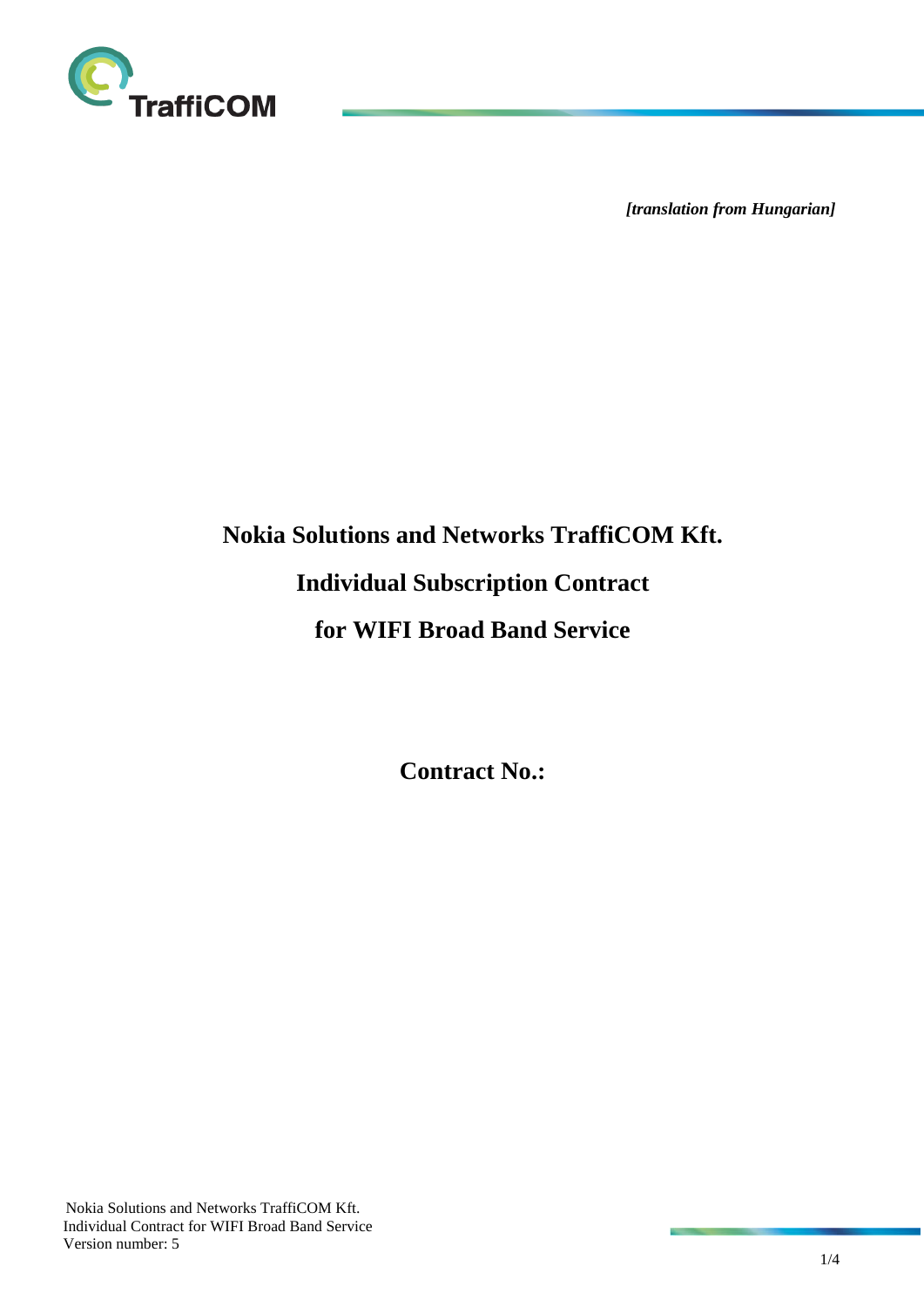

**Concluded between** 

|                                               | 1. Data of the Subscriber                                            |                                                |
|-----------------------------------------------|----------------------------------------------------------------------|------------------------------------------------|
| Company name of the Subscriber:               |                                                                      | []                                             |
| Registered seat of the Subscriber:            |                                                                      | []                                             |
| Location of the Subscriber's access point:    |                                                                      | []                                             |
|                                               | Invoicing address, bank account number of the Subscriber:            | []                                             |
| Company registation number of the Subscriber: |                                                                      | []                                             |
|                                               | Contact person at the Subscriber:                                    | []                                             |
|                                               | 2. Data of the Service Provider                                      |                                                |
| 2.1                                           | Name, registered seat and postal address of the Service Provider     |                                                |
|                                               | Company name of the Service Provider:                                | Nokia Solutions and Networks TraffiCOM Kft.    |
| Registered seat of the Service Provider:      |                                                                      | 1083 Budapest, Bókay János u. 36-42.           |
| Postal address of the Service Provider:       |                                                                      | 1083 Budapest, Bókay János u. 36-42.           |
|                                               | Company registration number of the                                   |                                                |
|                                               | Service Provider:                                                    | 01-09-567072                                   |
| 2.2                                           | Availability of the Service Provider's customer service:             |                                                |
|                                               | Domestic access:                                                     |                                                |
| Telephone:                                    |                                                                      | $(06-40)$ 200-739                              |
| E-mail:                                       |                                                                      | ugyfelszolgalat@trafficom.hu                   |
| Telefax:                                      |                                                                      | $(06-1)$ 455-7185                              |
| Postal address:                               |                                                                      | 1083 Budapest, Bókay János u. 36-42.           |
|                                               | International access:                                                |                                                |
| Telephone:                                    |                                                                      | $(+36-1)$ 455-7198                             |
| E-mail:                                       |                                                                      | helpdesk@trafficom.hu                          |
| Fax:                                          |                                                                      | $(+36-1)$ 455-7185                             |
| Postal address:                               |                                                                      | Bókay János u. 36-42. H-1083 Budapest, Hungary |
|                                               | Service hours of the customer service: 24 hours a day all year round |                                                |
| 2.3                                           | Internet home page address of the Service Provider:                  |                                                |

[http://www.trafficom.hu](http://www.trafficom.hu/)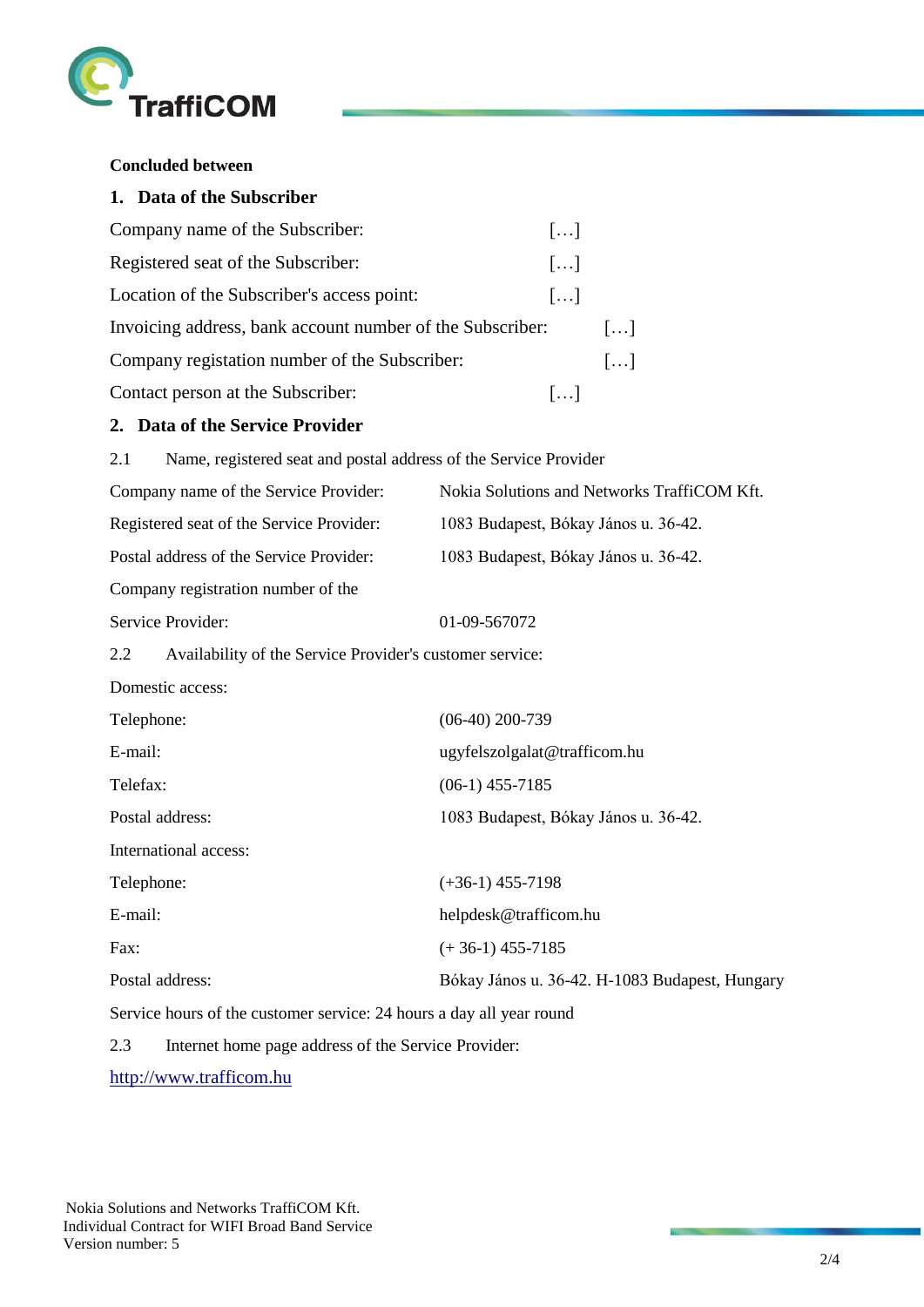

## **3. Subscribed service(s) subject to the Contract:**

Provision of WIFI booad band service

3.1 Definition of the service access points

Delivery point particulars:

```
Address:
```
………………………city, …………district, ………………………….street/road/square,

………number, ……….floor, ………..door, ……………disposition:

GPS co-ordinates:

Longitude: ………………….. Latitude: …………………..

- 3.2 Requested band width
- 3.3 Service ID
- 3.4 Interface of service access
- 3.5 Is two-way access required?

yes/no

## **4. Availability of the Service:**

4.1  $\ldots$   $\%$  annually

4.2 Measurement method of service availability:

Measurement of service availability shall be carried out in accordance with the provisions of article 4 of the GTC.

# **5. Performance deadline, deadline for commencement of the Services: […]**

# **6. Suspensions, limitations:**

The terms and conditions of suspensions and limitations are set forth in articles 5 and 6 of the GTC.

# **7. Fees, invoicing, damages, penalty:**

- 7.1 One-off fee:
- 7.2 Monthly fee:

The terms and conditions of the fees, invoicing, damages, and the penalty are set forth in article 8 of the GTC.